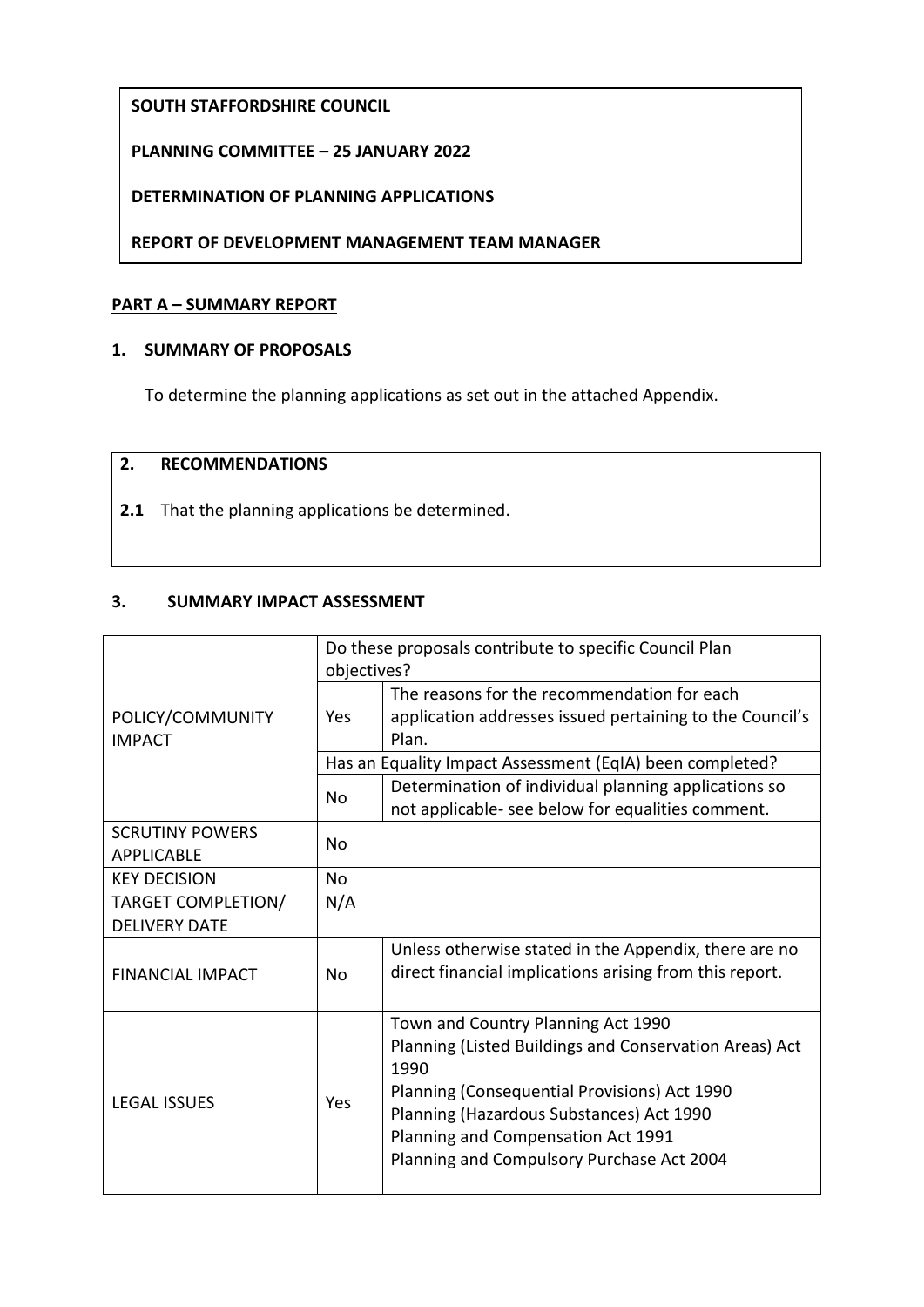| OTHER IMPACTS, RISKS &<br><b>OPPORTUNITIES</b> | Yes | Equality and HRA impacts set out below. |
|------------------------------------------------|-----|-----------------------------------------|
| <b>IMPACT ON SPECIFIC</b><br><b>WARDS</b>      | Yes | As set out in Appendix                  |

# **PART B – ADDITIONAL INFORMATION**

### 4. INFORMATION

All relevant information is contained within the Appendix.

# **Advice to Applicants and the Public**

The recommendations and reports of the Development Management Team Manager contained in this schedule may, on occasions, be changed or updated as a result of any additional information received by the Local Planning Authority between the time of its preparation and the appropriate meeting of the Authority.

Where updates have been received before the Planning Committee's meeting, a written summary of these is published generally by 5pm on the day before the Committee Meeting. Please note that verbal updates may still be made at the meeting itself.

With regard to the individual application reports set out in the Appendix then unless otherwise specifically stated in the individual report the following general statements will apply.

Unless otherwise stated any dimensions quoted in the reports on applications are scaled from the submitted plans or Ordnance Survey maps.

# **Equality Act Duty**

Unless otherwise stated all matters reported are not considered to have any adverse impact on equalities and the public sector equality duty under section 149 of the Equality Act 2010 has been considered. Any impact for an individual application will be addressed as part of the individual officer report on that application.

# **Human Rights Implications**

If an objection has been received to the application then the proposals set out in this report are considered to be compatible with the Human Rights Act 1998. The recommendation to approve the application aims to secure the proper planning of the area in the public interest. The potential interference with rights under Article 8 and Article 1 of the First Protocol has been considered and the recommendation is considered to strike an appropriate balance between the interests of the applicant and those of the occupants of neighbouring property and is therefore proportionate. The issues arising have been considered in detail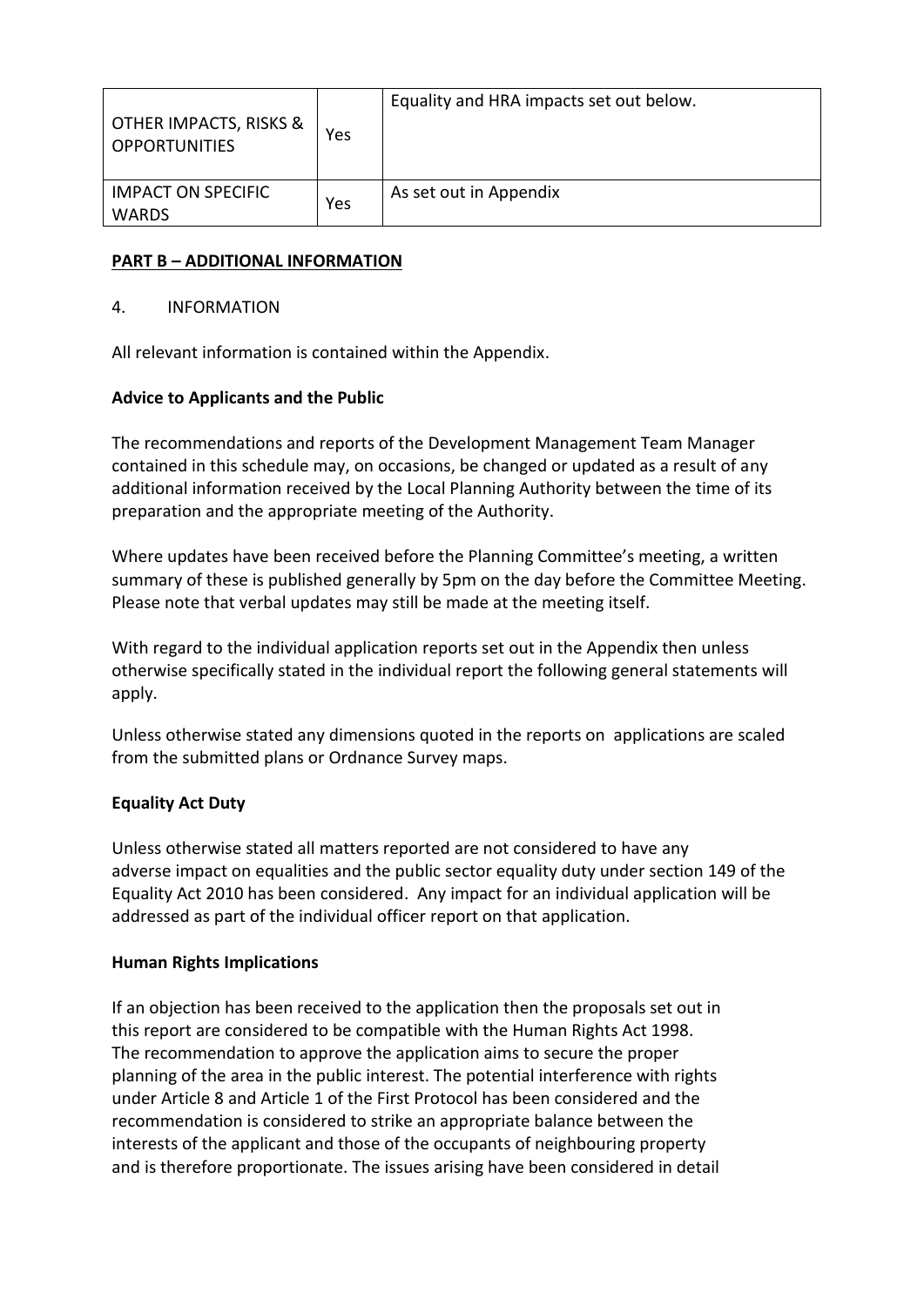in the report and it is considered that, on balance, the proposals comply with Core Strategy and are appropriate.

If the application is recommended for refusal then the proposals set out in the report are considered to be compatible with the Human Rights Act 1998. The recommendation to refuse accords with the policies of the Core Strategy and the applicant has the right of appeal against this decision.

#### **Consultations Undertaken**

The results of consultations with interested parties, organisations, neighbours and Councillors are reported in each report in the Appendix.

#### **CONSULTEES**

CH – County Highways CLBO – Conservation Officer CPO – County Planning Officer CPRE – Campaign to Protect Rural England CPSO – County Property Services Officer CA – County Archaeologist CS – Civic Society EA – Environment Agency EHGS – Environmental Health Officer ENGS – Engineer FC – The Forestry Commission HA – Highways Agency LPM – Landscape Planning Manager HENGS – Engineer NE – Natural England PC – Parish Council OSS – Open Space Society STW – Severn Trent Water SWT – Staffordshire Wildlife Trust

### 5. IMPACT ASSESSMENT – ADDITIONAL INFORMATION

### N/A

### 6. PREVIOUS MINUTES

Details if issue has been previously considered

#### 7. BACKGROUND PAPERS

Background papers used in compiling the schedule of applications consist of:-